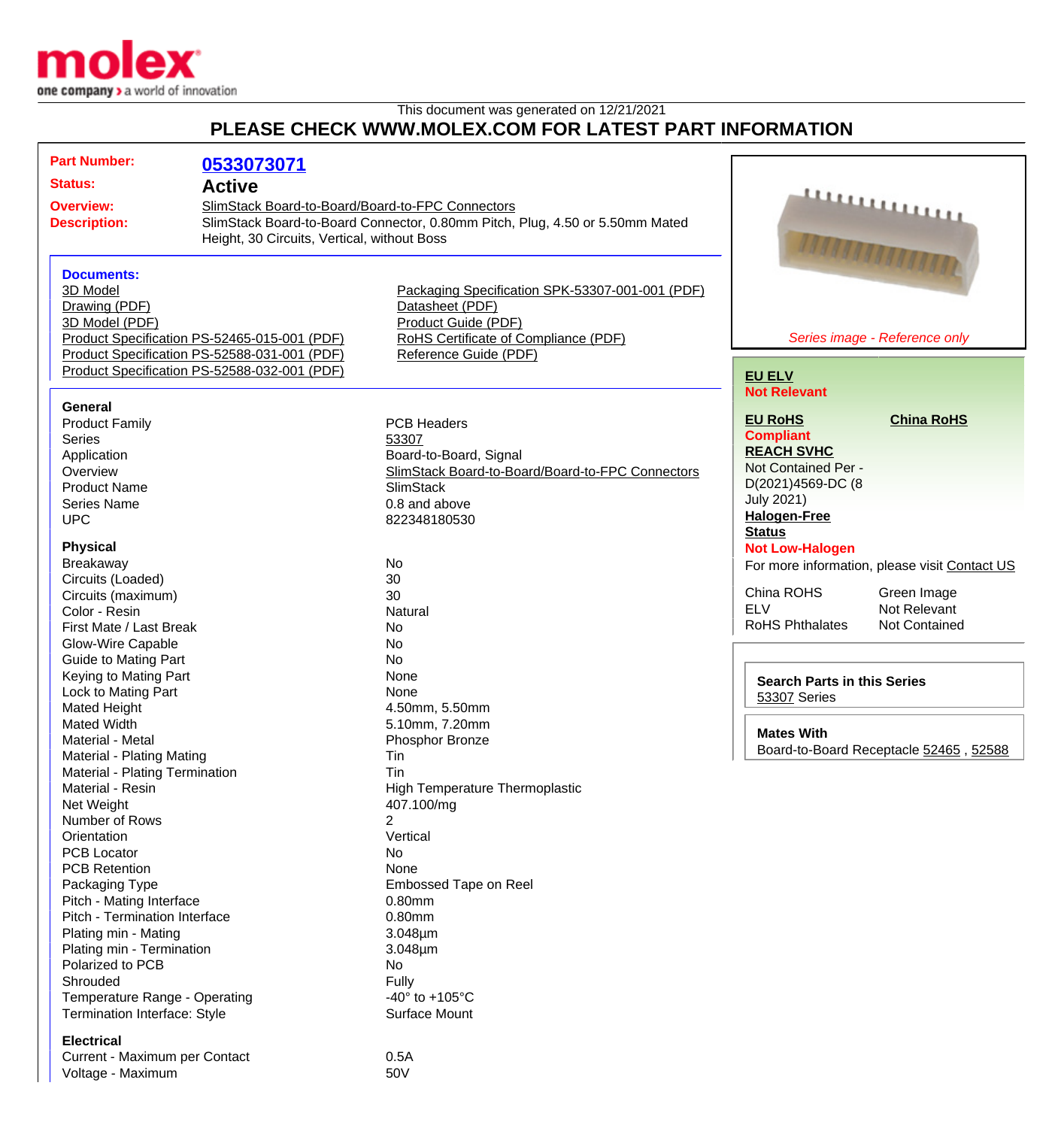## **Material Info**

**Reference - Drawing Numbers** Packaging Specification SPK-53307-001-001<br>Product Specification SPR-52465-015-001, F

PS-52465-015-001, PS-52588-031-001, PS-52588-032-001 Sales Drawing Sales Drawing SD-53307-014-001, SD-53307-015-001

> This document was generated on 12/21/2021 **PLEASE CHECK WWW.MOLEX.COM FOR LATEST PART INFORMATION**